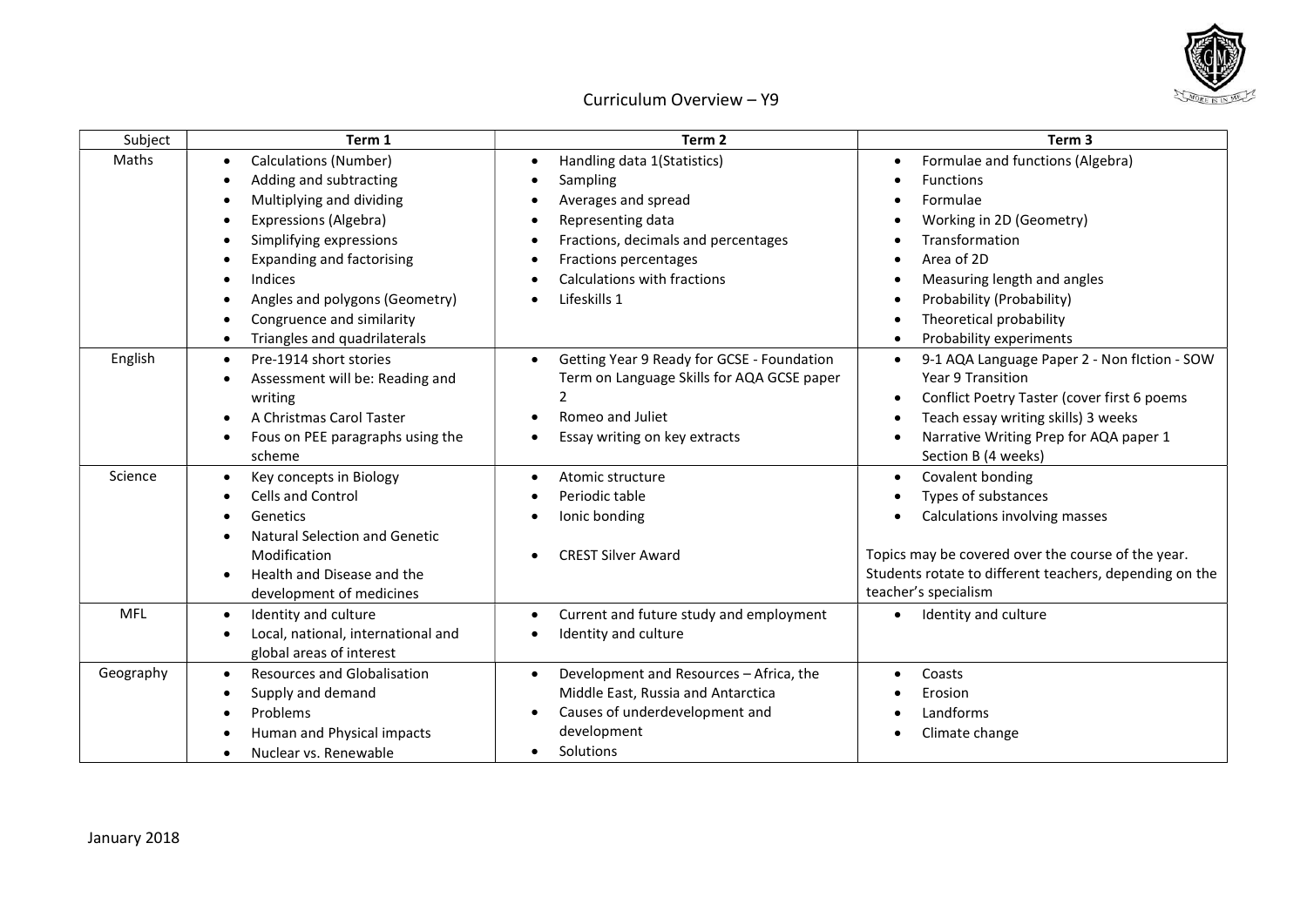| History                                         | Causes of World War<br>World War - Trench Warfare<br>The Battle of the Somme                                                                                                                                   | Impact of the end of World War 1 in Europe<br>Rise of Nazi Germany - Holocaust                                                                                         | 20th Century Britain<br>Suffragettes<br>Second World War                                                                                                                                |  |
|-------------------------------------------------|----------------------------------------------------------------------------------------------------------------------------------------------------------------------------------------------------------------|------------------------------------------------------------------------------------------------------------------------------------------------------------------------|-----------------------------------------------------------------------------------------------------------------------------------------------------------------------------------------|--|
| RE and<br>Citizenship<br>Design                 | RE - Peace and Conflict - Christianity<br>$\bullet$<br>and Islam<br>Designing for others: Planning and preparing recipes to meet a specification<br>$\bullet$                                                  | Citizenship - Prejudice and Discrimination<br>$\bullet$<br>RE - Matters of Life and Death<br>$\bullet$                                                                 | RE - Introduction to Islam<br>$\bullet$<br>Citizenship - Charity<br>$\bullet$                                                                                                           |  |
| Technology-<br>Food                             |                                                                                                                                                                                                                |                                                                                                                                                                        |                                                                                                                                                                                         |  |
| Design<br>Technology-<br>Resistant<br>Materials | $\bullet$<br>$\bullet$                                                                                                                                                                                         | Working in Plastic: Designing an Acrylic Clock<br>3D rendered Drawings using Computer Aided Design<br>Environmental and social impact of manufactured products         |                                                                                                                                                                                         |  |
| Design<br>Technology -<br>Textiles              | $\bullet$                                                                                                                                                                                                      | Japanese design / cushions, transfer printing, Batik, Machine sewing                                                                                                   |                                                                                                                                                                                         |  |
| PE                                              | Fitness<br>Football<br>Basketball<br>Trampolining<br>Table tennis                                                                                                                                              | Dance<br>Badminton<br>Gymnastics<br>Athletics<br>Handball                                                                                                              | Athletics<br>Striking games (cricket, rounders, softball)                                                                                                                               |  |
| Computing                                       | <b>Textual Programming</b><br>$\bullet$<br>Flow control (sequence,<br>$\bullet$<br>selection, iteration)<br>Variables<br>$\bullet$<br>Data types<br>Input/output<br>Procedures and functions<br>Random numbers | Game development<br>Decomposing games<br>Sprites and collision detection<br>Variables<br>Game logic<br>Game AI                                                         | <b>Databases</b><br>$\bullet$<br>What is a database?<br>Creating a database<br><b>Forms</b><br>Queries and Reports<br>Society and databases<br>$\bullet$<br>Skills for KS4<br>$\bullet$ |  |
|                                                 | Lists<br>$\bullet$<br>Hardware and Software<br>What is a computer<br>Input and Output devices<br>Storage devices<br>Operating systems                                                                          | Networks and the Internet<br>Computer networks<br>Packet switching and the Internet<br>Roles of network hardware<br>The world wide web<br>HTML/CSS<br>Website creation | <b>Report writing</b><br>٠<br>Formatting effectively<br>Referencing and plagiarism<br>Copyright & intellectual property                                                                 |  |

January 2018